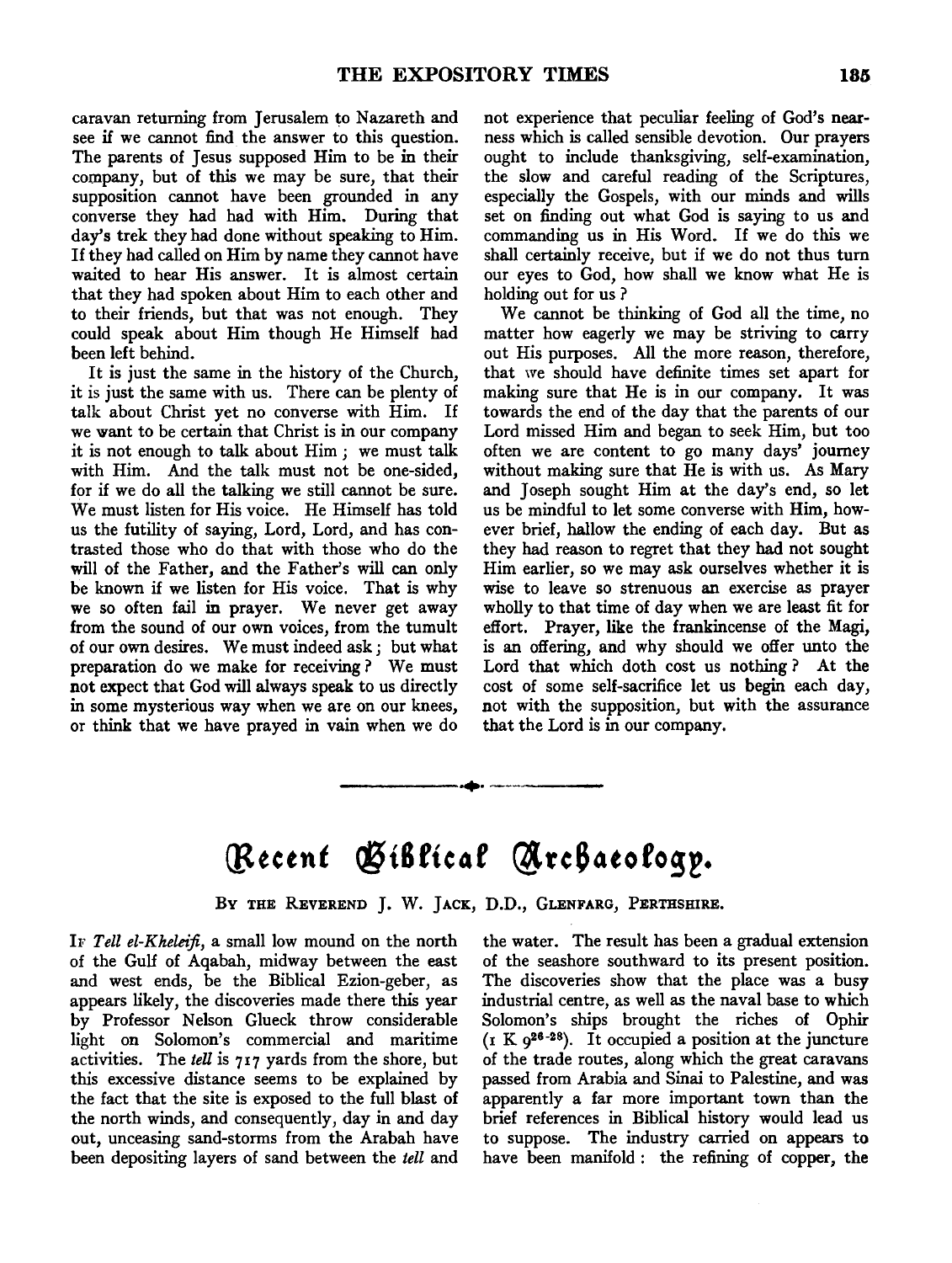manufacture of copper implements (spear-heads, fish-hooks, nails, fibulæ, etc.), ship-building, fishing, weaving, pottery making, bead manufacture, and even the production of baskets, ropes, and mats. The copper-refining furnaces occupy a large part of the *tell.* Ten furnace-rooms have been uncovered, together with numerous rows of flue-holes (two horizontal rows on each wall), which still have a strong draught flowing through them. The site had been well chosen where the winds blow almost invariably from the one direction (the north). The working of copper deposits and their manufacture into useful articles was evidently one of Solomon's main industries. We know from Biblical history that, by an alliance with the sea-going Phoenicians of Tyre, he was enabled to build and man a fleet of merchantmen at Ezion-geber for trade with Arabia and distant Ophir (perhaps even India). These ships, when outward bound, seem to have carried cargoes of copper, both in ingots and manufactured products, returning in three years' time with gold, silver, ivory, perfumes, and other precious articles. Probably. Ezion-geber was the source of the numerous copper furnishings in Solomon's royal buildings at Jerusalem, including the massive pillars Boaz and Jachin, the huge molten sea (holding I6,ooo gallons of water) supported by twelve brazen oxen, the two hundred pomegranates, and many of the other adornments. The copper mines of the Arabah and the refining furnaces of Ezion-geber seem to have been to his administration what oil fields are to some modem governments, and we can understand how they brought him untold wealth (cf.  $I K I0^{14.15}$ ) and led to the Queen of Sheba's visit and probably to a commercial treaty with her (cf.  $I K Io<sup>13</sup>$ ). When we read that he left all the vessels of the temple unweighed (I K  $7^{47}$ ) because the bronze was so plentiful, the statement does not exaggerate. No doubt, when the Israelites first came to Eziongeber from Kadesh (Nu  $33^{85}$ , Dt  $2^8$ ), copper refining would be in existence in the district at that early date. The technique would be well known to the Edomites, and especially to the Kenites or ' smiths,' the tribe into which Moses married. Tubal Cain (Gn  $4^{22}$ ), a member of this tribe, is stated to have been the first craftsman in copper and iron. Among the other industries of Ezion-geber, pottery manufacture seems to have had a prominent place. In one of the rooms opening on the street, such a large amount of fine pottery was discovered that Professor Glueck is of the view that the room may have been a store or shop for the sale of jugs and dishes.

Though no real evidence for the date of Abraham

has so far been produced by archæology, certain recent discoveries tend to bring the date nearer to the Biblical one *(c.* 2090 B.c.). In the Old Testament narrative he is associated chronologically with the 'cities of the plain' (cf. Gn I3, I4, I9) and referred to as contemporary with their destruction. An examination of Transjordan pottery, especially at *Bab-ed-Dra, Ader,* and other sites in the Dead Sea valley, was carried out some time ago by Professor Albright, who deduced from it that the culture and sedentary occupation of this region (Moab and Edom) came to an abrupt termination about I8oo B.C. at the latest, and consequently that the cataclysm described in Genesis probably took place about this time. This, of course, is on the assumption, for which we have no actual evidence, that the district was abandoned because of the cataclysm. For all we know, there may have been an earlier abandonment and re-occupation. But if the assumption be correct, it seemed decisive that the date of Abraham could not be placed earlier than about the end of the nineteenth century B.c., and this conclusion was supported by Professor Glueck and others. A detailed study, however, of pottery in Transjordan has recently been made by Dr. G. Emest Wright, Old Testament Instructor in the Presbyterian Theological Seminary of Chicago, and recent Field Director of the American Schools of Oriental Research. It is worth noting that he puts the date of the pottery referred to back to between the twenty-third and twentieth centuries, and states, in accordance with this finding, that ' it is probably more correct ' to place the end of the occupation sometime in the twentieth century, and this, too, ' after allowing for a considerable lag.' Indeed, it is doubtful, he thinks, whether ' the latest elements of the culture in this region ' can be brought lower than ' the first phase ' of the Middle Bronze (which began in Palestine about the twenty-first and twentieth centuries B.c.). 'The pottery of *Bab-ed-Dra,'* he says, 'near the southern corner of the Dead Sea is roughly contemporary with *Tell Beit Mirsim J'*-a stratum which has been dated by Albright himself to ' the late third millennium.' It would thus seem that archæological evidence is coming close to the Biblical date of Abraham, whose entry into Canaan from Haran with his Hebrew followers took place, according to Biblical chronology, about 2090 B.c.

Further reports have been made by Thureau-Dangin and Charles-F. Jean on their translation of the Mari tablets, which date from about 2050 B.c., and are mostly letters addressed to Zimrilim, the last king. So far these scholars have only been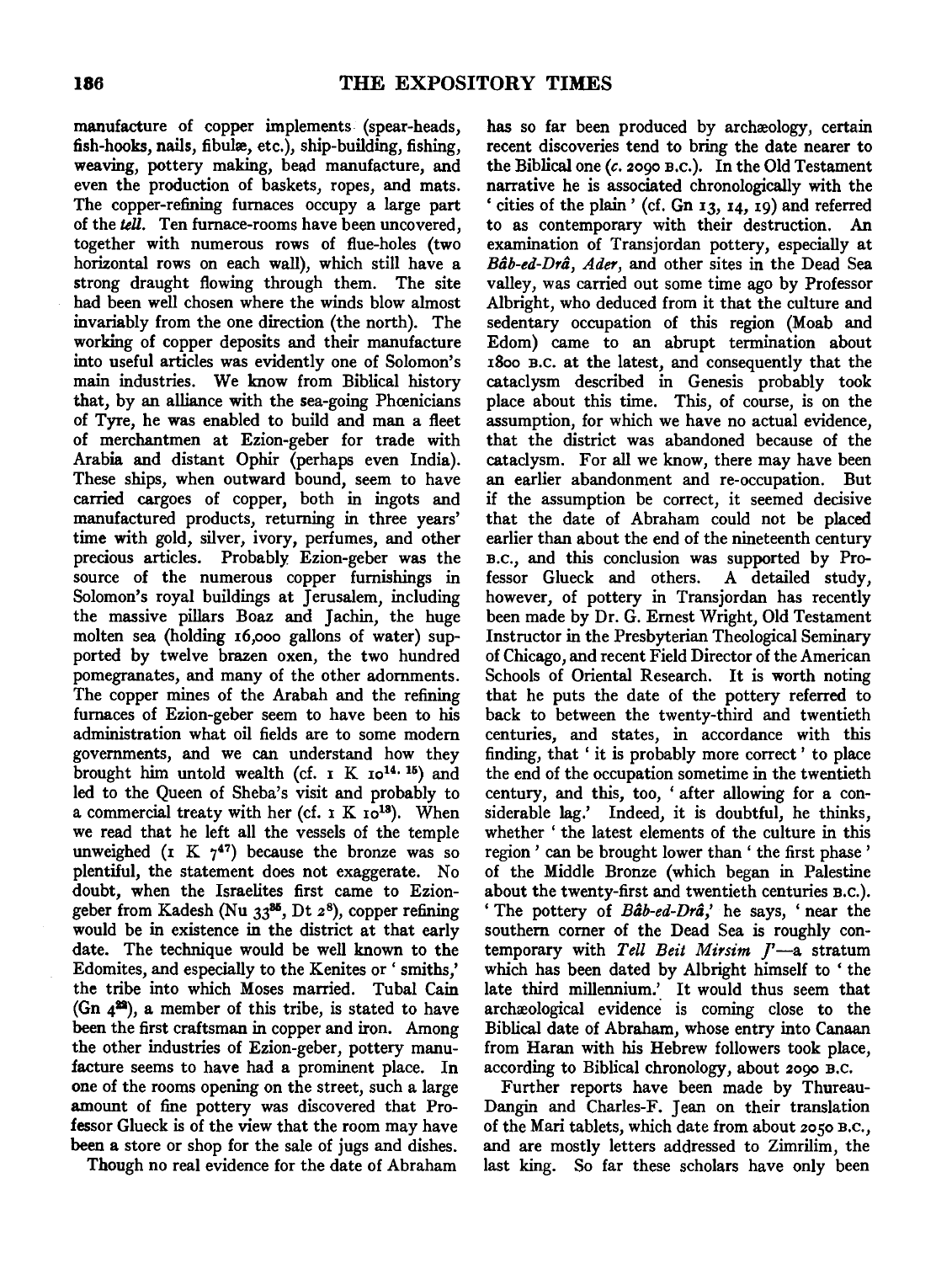able to deal with a minute fraction of these valuable documents (amounting to over 2o,ooo), but their reports present several new facts bearing on the Old Testament. *First,* the name David *(Dawidum)*  occurs under the same form as that of the great King of Israel (1~1"'!), but, strange to say, always as a common noun. Throughout the letters, for example, frequent mention is made of the assassination of the ' David ' of such and such tribe or city or county. Such allusions seem to show that the term signified 'grand sheik' of a tribe, or chief ruler of a city or district. In the Bible the name is given to no one except the well-known king, and hitherto it has been supposed to be a shortened form of Dodavahu (2 Ch 20<sup>37</sup>), 'Beloved of Yahweh,' or of Dodo (2  $S$  23<sup>24</sup>), 'Beloved of Him'  $( =D\hat{u}du$  of the Amarna Letters), but the occurrence of the name in the Mari tablets, written over a thousand years before the Jewish monarchy, may require a reconsideration of its derivation. *Second,* mention is made at this early date of the Benjamin tribes *(Benê-ia-mi-na)*, and their kings or rulers *(farrani),* who inhabited part of Mesopotamia, and were at war with Mari. Their *Dawidum,* it is stated, was slain by Zimrilim. As they are mentioned along with the Habiru (Hebrews), they must have belonged to the Hebrew race, and they certainly played an important rôle at this epoch, if we are to judge from the frequent allusions to them. They are referred to as the ' children of the south,' in contrast to the Bensimal tribes *(Bene-Si-im-a-al)* who were the ' children of the north.' It is surprising to find them mentioned in these tablets nearly two centuries before the Biblical Benjamin was born; and it is worth noting that, according to the tablets, the derivation of the name is not ' son of my right hand,' as usually interpreted (cf. Gn  $35^{18}$ ) R.V., Margin), but rather ' son of the south' (the termination יָמָה having both significations). *Third,* we find that there were two kings named Hammurabi living at the time-one the wellknown King of Babylon (the sixth King of the First Dynasty), and the other the King of Kurda. There are several letters from each of them, but the frequent mention of the former shows that he occupied the chief place in the political world. His date has been a *quastio vexata* among scholars, and it now involves that of Zimrilim, who was contemporary. According to Andre Parrot, the director of the excavations, the style of the material unearthed in the palace is practically identical with that occurring during the Third Dynasty of Ur *(c.* 228o B.c.) and the Dynasty of Larsa which

followed (c. 2170 B.c.). This places Hammurabi much earlier than many scholars have done (AIbright, *e.g.,* puts him as late as 187o B.c.), and bears out the date reached, after considerable research, by the late Professor Langdon of Oxford, viz., *c.* 2067-2024 B.c. ' The dates,' says Langdon, 'of the First Dynasty as fixed in Langdon-Fotheringham, *Venus Tablets,* p. 87, are certain, and I cannot see why anybody challenges them.' <sup>1</sup> Hammurabi thus becomes a contemporary of Abraham, and in all probability identical with Amraphel of Gn 14. It is now known that the Assyrian and Babylonian chronological lists, which have hitherto been regarded as authoritative, are not to be depended on, especially in regard to the duration of the reigns.

The last report by H. de Genouillac of the excavations at *Telloh* (ancient Lagash), in Babylonia, deals with the period covered by the Third Dynasty of Ur and the Dynasty of Larsa, to which we have referred above. There are numerous parallels in law and custom with Hebrew history. Here only two need be mentioned. One is the fact that a large number of double burials *(i.e.* husband and wife together) have been found. Whether the tombs had been reopened for the interment of the other consort, or whether the wife had been immolated on the death of her husband, remains uncertain. But, in either case, it reminds us of similar discoveries at Kish and proves the prevalence of monogamy among the inhabitants in those early days. Polygamy was undoubtedly recognized and was common, but to all intents and purposes the Babylonian appears to have been a monogamist. Similarly, among the Hebrews, it is open to question whether polygamy was at all general. The principle of one wife seems to have operated among them, although never legally insisted on. Passages like Gn  $2^{18\text{ft}}$  unmistakably point to this. When also the prophets represent the relation of Yahweh to His people under the figure of a marriage (Hos 2, Is  $50<sup>1</sup>$ , etc.), it can only be a monogamous one that is thought of, for Yahweh had entered into no similar relation with any other nation besides Israel, while polygamy is represented as having its counterpart in idolatry. A second point worthy of note is that Genouillac has discovered in one of the temples the bodies of thirteen new-born children, whose deaths do not appear to have been connected with foundation ceremonies, and this corroborates once more the existence of human sacrifice. In the same way, the Israelites were not altogether free from this dreadful rite. The story of the sacrifice

1 In a letter to the writer, 17th June 1936.